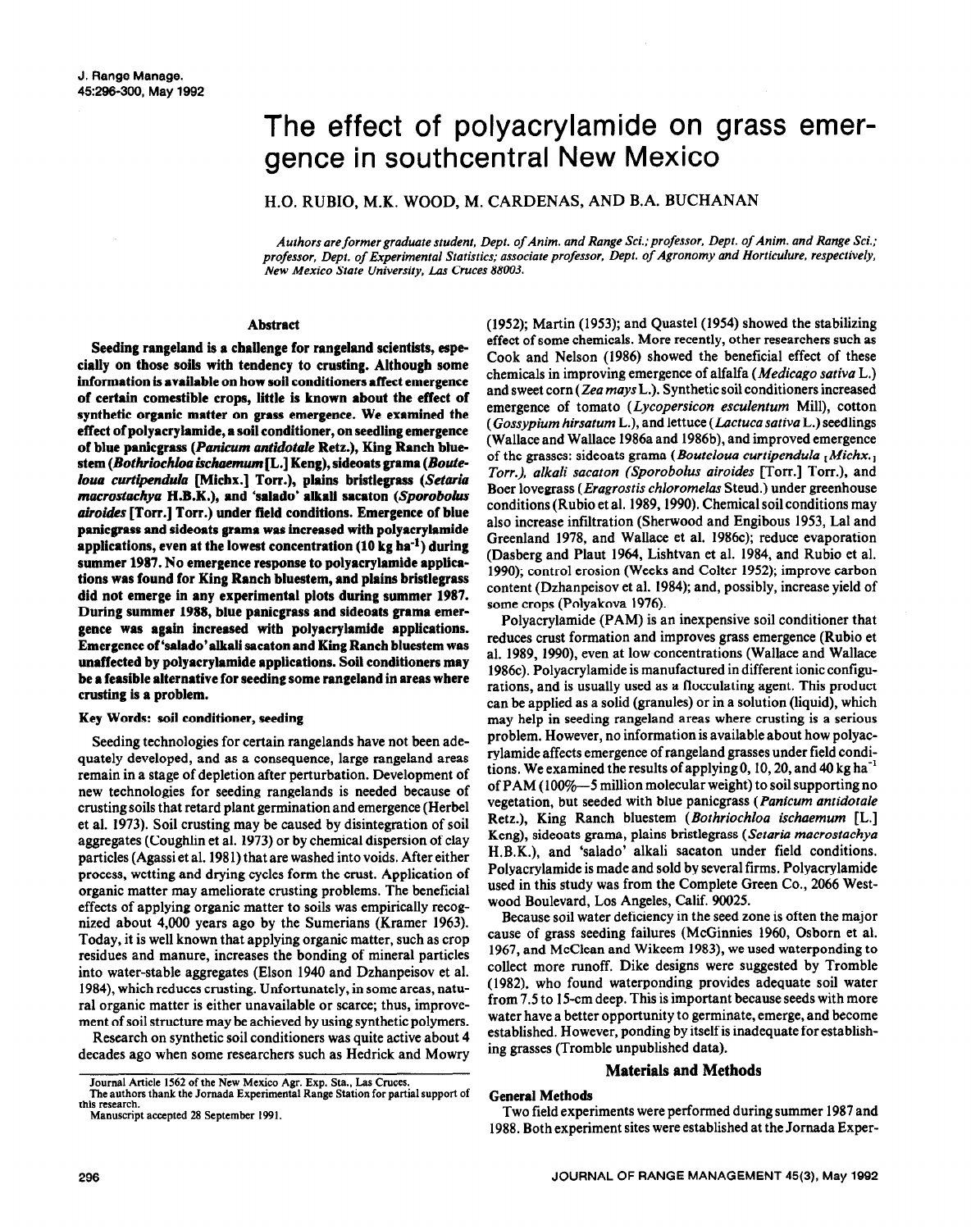imental Range Station, 37 km (33° 11' N latitude) north of Las Cruces, New Mexico. This site is representative of the climate and environmental conditions of a semidesert grassland used mainly for grazing and wildlife habitat. Low and erratic rainfall, low relative humidity, and high evaporation rates occur during the summer season, July through September. Drought is common, and severe dust storms are common from February through April. Yearly rainfall average is 230 mm and about 52% of the rainfall occurs during summer. There are 22 different soil series on the Jornada, and microrelief changes are dynamic because of water and wind erosion. Soils have low organic carbon levels and high concentrations of calcium carbonate. Wildlife are abundant on the Jornada Experimental Range Station and, phytogeographically, this area produces a wide variety of grasses and shrubs.

Both experiments were conducted upslope from waterponding dikes designed and constructed by Tromble (1983). The dikes had a horseshoe shape, and were nested below one another progressively downslope. Each was designed to catch 250 mm of water, then allow excess water to spill into the next one downslope. Thus, waterponding modifies the land surface, adds supplemental water, increases water infiltration and soil water storage, and controls runoff (Tromble 1982). It is assumed that waterponding is advantageous to seedling establishment as mentioned by Tromble (1982); no soil moisture measurements were taken during this study. Because salt content was suspected to be high across all treatments, 5 soil samples were randomly collected at depths of O-5, 5-10, lo-15,15-20,20-25, and 25-30 cm at each dike. The 5 soil samples were mixed to produce a composite sample for each depth at each dike. Additional soil samples at the same depths were randomly taken in bare soil without both dikes and vegetation. Electrical conductivities were determined for each sample.

The dikes'catchment areas have medium surface runoff potential and moderate water and high wind erosion potential (USDA-SCS 1986). The soil is in the fine-silty, mixed, thermic family of Ustollic Calciorthids and belongs to the Reagan series. Ten soil samples were taken randomly from 0 to 20-cm depth in the diked areas, mixed, and a sample analyzed in the Soil and Water Testing Laboratory at New Mexico State University. Soil pH was 7.45, electrical conductivity was  $5.14$  mmhos  $cm^{-1}$ , calcium carbonate was 17.20%, organic carbon content was 1.03%, nitrogen was 122.0  $\mu$ g ml<sup>-1</sup>, phosphorus was 8.3  $\mu$ g ml<sup>-1</sup>, potassium was 50.8  $\mu$ g ml<sup>-1</sup>, sodium was 2.82  $\mu$ g ml<sup>-1</sup>, and bulk density was 1.47 g cm<sup>-1</sup>

Seeds of sideoats grama, alkali sacaton and Boer lovegrass were donated by the Jornada Experimental Range Station (USDA-ARS). Seeds of blue panicgrass and plains bristlegrass were obtained from the USDA-SCS Plant Materials Center, Tucson, Ariz., and seeds of 'salado'alkali sacaton were obtained from the USDA-SCS Plant Materials Center at Los Lunas, N.M. Germination tests were used to determine germination percentages of the seeds before planting. Germination percentages were 36,60,25,69, 34, and 50% for alkali sacaton, sideoats grama, blue panicgrass, King Range bluestem, plains bristlegrass and 'salado' alkali sacaton, respectively.

## **Summer 1987**

Before seeding, dikes were establishd with a motor grader to assure water would spill from the highest dike to the lower ones. Catchment areas were disked to break the soil surface and prepare the seedbed. Treatments consisted of polyacrylamide applications at 10, 20, and 40 kg ha<sup>-1</sup> and the control  $(0 \text{ kg ha}^{-1})$ . Four perennial grasses were tested in the 1987 trial, namely blue blue panicgrass, plains bristlegrass, King Ranch bluestem and sideoats grama. A 4  $\times$  4 factorial arrangement of treatments (4 PAM rates and 4 grasses) was employed. Four dikes were used, and each dike was a replication. The experimental design was a randomized, completeblock design with 4 replications.

Each treatment plot was 3-m long and 2-m wide, with rows 20-cm apart. Based on germination responses of seed, 2,000 panicgrass, 1,660 plains bristlegrass, 730 King Ranch bluestem, and 830 sideoats grama seeds were planted in each plot to expect 500 seedlings of each grass per plot. Each of the 10 rows per plot received 200 seeds of blue panicgrass, 165 seeds of plains bristlegrass, 73 seeds of King Ranch bluestem, and 83 seeds of sideoats grama. Anticipated seedlings were about 500 per plot (50 seedlings per row). Seeds were planted by hand in a marked groove at about 0.5 to l.Ocm depth (Cooperative Extension Service 1986), and distributed along the rows as evenly as possible.

Polyacrylamide was weighed and solutions were prepared for the different treatments by dissolving PAM in 10 liters of water. After seeding, PAM solutions were applied over the soil surface, using IO-liter watering cans. Control treatments were watered with 10 liters of water after planting. A barbed-wire fence excluded grazing by sheep and cattle. Emerged seedlings were counted 30 days after the first rainfall and runoff and emergence percentage was calculated.

#### **Summer 1988**

This experiment was similar to that reported for summer 1987. In general, the same grass species as those used in summer 1987 were used; however, 'salado'alkali sacaton replaced plains bristlegrass because none of the plains bristlegrass seed germinated in any of the summer 1987 plots. Seed planting methodology was the same as that reported for summer 1987, except 5 rows (not IO) were used per plot (distance between rows was 40 cm). Consequently, the number of planted seeds per row (and in total per plot) was half of that in summer 1987. Each row received 200, 100, 73, and 83 seeds of blue panicgrass, 'salado'alkali sacaton, King Ranch bluestem and sideoats grama, respectively. Each plot in each block was seeded with 1,000, 500, 365, and 415 seeds of blue panicgrass, 'salado alkali sacaton, King Ranch bluestem and sideoats grama, respectively, to anticipate 250 seedlings in each plot.

Polyacrylamide applications were  $0$ ,  $10$ ,  $20$ , and  $40$  kg ha<sup>-1</sup>. Application of this soil conditioner to soil was similar to that reported for summer 1987. A  $4 \times 4$  factorial arrangement of treatments (4 PAM rates and 4 grass species) in a randomized, complete-block design with 4 replications was used. Each dike was a replication. Emerged seedlings were counted 30 days after the first rainfall, and percentage emergence was calculated. Analysis of variance was performed for each species, and contrasts were used to determine linear, quadratic, and cubic effects. Differences were noted at the 0.05 level of significance.

## **Results and Discussion**

#### **Summer 1987**

**The** first runoff accumulated on the diked areas 17 days after planting. Blue panicgrass seedling emergence was significantly affected by PAM applications. About 3% emergence occurred on control plots in comparison with 11, 16, and 19% in plots treated with 10, 20, and 40 kg ha<sup>-1</sup> of PAM, respectively. A quadratic relationship between PAM applications and seedling emergence existed for blue panicgrass (Fig. 1). Plains bristlegrass did not emerge in any of the plots so no statistical analysis was performed. Seedling emergence of King Ranch bluestem was not affected by PAM applications. Only 7% of the seedlings emerged with the highest PAM concentration. Control plots and treatments with 10 and 20 kg ha<sup>-1</sup> PAM application reached only about 5, 6, and  $6\%$ emergence, respectively. Sideoats grama seedling emergence was improved with PAM applications. About 21% emergence was found for this grass with the highest PAM concentration (40 kg ha<sup>-1</sup>), in comparison with only 3% in control treatments. Treatments with 10 and 20 kg ha<sup>-1</sup> had reached about 7 and 18% seedling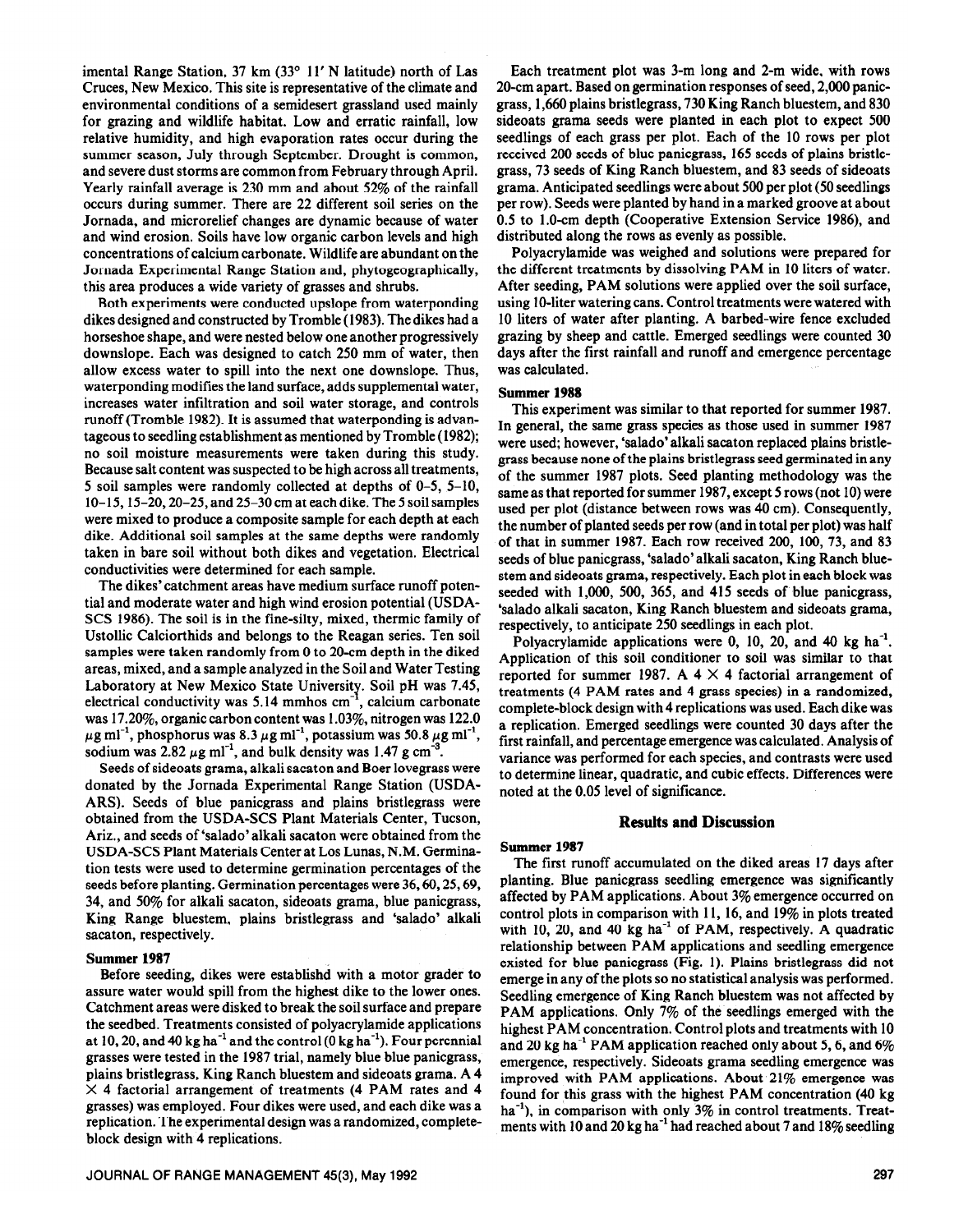

Fig. 1. Mean percentage seedling emergence for 4 grass species and 4 polyacrylamide doses in 1987, Jornada Experimental Range, New Mexico.

1988



Fig. 2. Mean percentage seedling emergence for 4 grass species and 4 polyacrylamide doses in 1988, Jornada Experimental Range, New Mexico.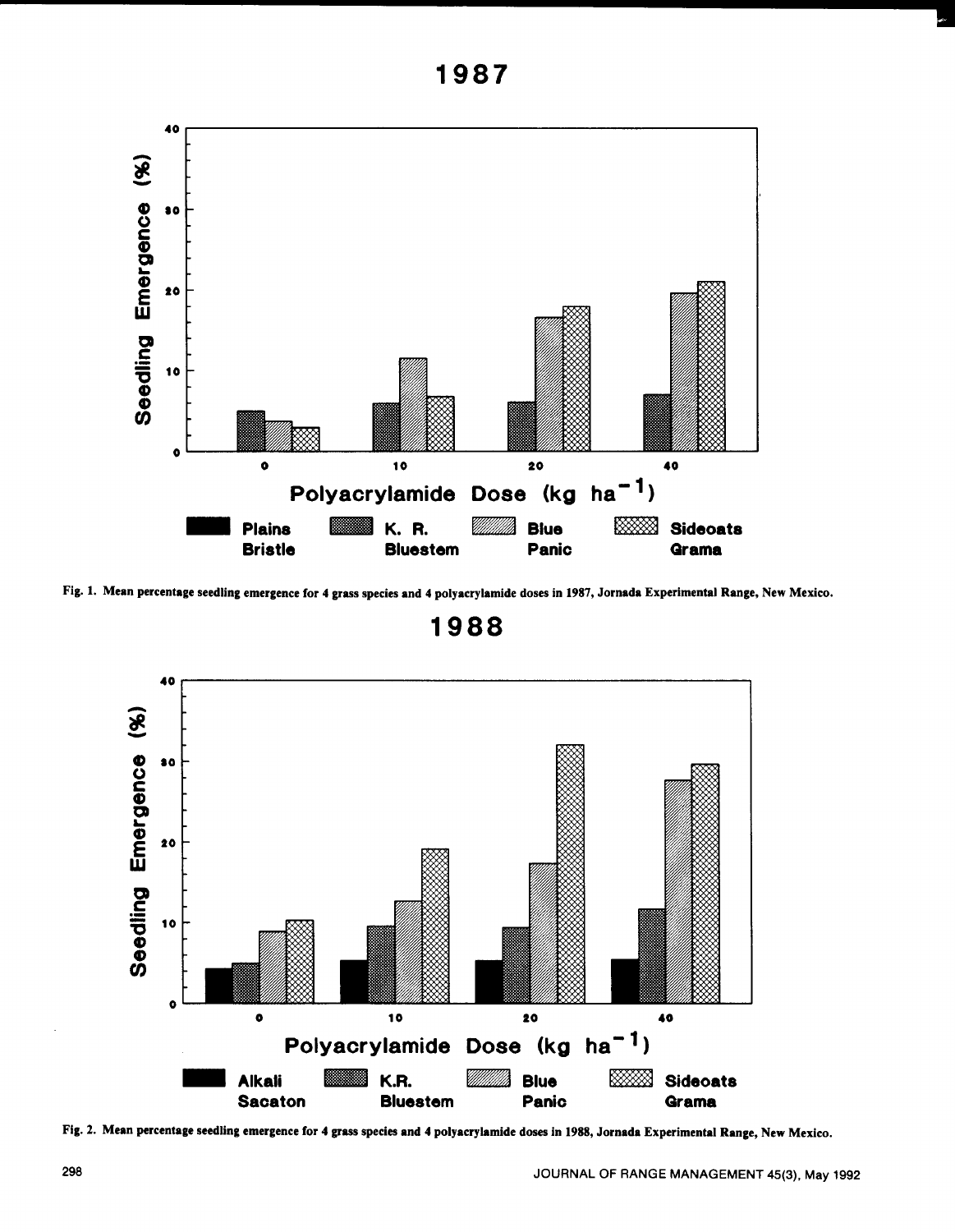emergence, respectively. In general, as PAM rates increased, seedling emergence increased for sideoats grama. A linear trend was evident for seedlings of this grass spcies (Fig. 1).

Although seedlings of blue panicgrass, King Ranch bluestem, and sideoats grama were noticed, these seedlings dessicated rapidly, and all plants were dead about 2 months after emergence. This dessicating effect had been previously reported by Rubio et al. (1989, 1990) in the same grass species with this soil series under greenhouse conditions. High salt content in the soil, associated with low precipitation and high evaporation rates, caused a negative synergistic effect. Although the waterponding dikes increased water content in the soil, it was not enough to alleviate the detrimental effect of salts. In reality, the waterponding dikes might bring salts to the soil surface where they interfere with germination and emergence of some species.

Dike 2 and dike 4 had the highest salt content at O-10 cm-depth, while dike 1 and dike 3 had the highest salt accumulation at 20-25 cm and 20-30-cm depth, respectively. The highest salt content was present in dike 2 with  $20.9$  mmhos  $cm^{-1}$  and 0-5-cm depth. In general, dikes 3 and 4 were less affected by salt accumulation. Similar electrical conductivities were found for soil samples of the dikes 3 and 4 with respect to soil samples of bare soil without dikes. Electrical conductivities in bare soil without dikes ranged from 4.1  $(0-5-cm$  depth) to 1.8 mmhos cm<sup>-1</sup> (25-30-cm depth). However, these results showed that dikes 1 and 2 had, at all measured depths, salt contents in excess of the definition for a saline soil (Richards 1954).

Salty clay soil is recognized as a major problem for rangeland seeding. In general, soils without vegetation comprise small areas where performances of different species should be tested. In addition, PAM, as well as other soil conditioners, may be a valuable amendment for seeding rangeland areas.

#### **Summer** 1988

Control plots reached about 9% emergence averaged across species, while plots treated with 10, 20, and 40 kg  $ha^{-1}$   $PAM$ reached about 13, 17, and 27% emergence, respectively. Seedling emergence of blue panicgrass was significantly increased with PAM applications. Contrasts indicated a strong linear relationship between PAM applications and seedling emergence of blue panicgrass (Fig. 2). 'Salado' alklai sacaton and King Ranch bluestem seedlings were unaffected by PAM applications. However, the highest percentage of seedlings for these 2 grasses was found with application of 40 kg ha<sup>-1</sup> of PAM.

Seedlings of sideoats grama, as expected, were significantly improved with PAM applications. Contrasts indicated a positive linear relationship between PAM applications and seedlings of sideoats grama. The highest percentage emergence for sideoats<br>grama ocurred with 20 kg ha<sup>-1</sup> of PAM, while the lowest percentage was found on control treatments. As PAM rates increased, seedling emergence also increased until 20 kg ha<sup>-1</sup> was applied (Fig. 2).

Annual and perennial weeds were identified in the plots for both summers. Among the most abundant annual weeds were Russian thistle *(Salsola iberica* Sennen and Pau) and spectacle-pod *(Dizhyrea wislizeni* Engelm.), while the most abundant perennials were hog potato *(Hoffmanseggia densijlora* Benth.), globemallow *(Sphaeralcea* spp.), and silverleaf nightshade *(Solanum elaeagnifolium*  Car.). It is noteworthy that their survival was longer than that of the grasses tested. Perhaps weed species or annual grasses can be employed as a nurse crop to aid in the seedling survival of perennial grasses.

A comparison of results of the summer 1987 and with summer 1988 indicated more seedling emergence was obtained in the summer 1988. Percentage of seedling emergence of blue panicgrass was higher in summer 1988 than in summer 1987. The same trend

was evident for sideoats grama. This effect may be related to the weather pattern; the experiment in summer 1988 received the first rainfall and runoff 1 day after planting, so seeds began to germinate immediately after seeding. It was, therefore, noted that 1 week after planting, some seeds came up and became visible in a short period of time. Unfortunately, many seedlings of both sideoats grama and blue panicgrass died about 45 days after emergence.

Although water-soluble PAM improved emergence of certain grasses under field conditions, further research should be conducted to examine the usefulness of cross-linked polyacrylamides, which are water-insoluble. Water-insoluble polyacrylamides swell in the presence of water and may improve the soil water status, allowing for seedling emergence, establishment, and subsequent growth. Applications of these kinds of polymers at different depth layers of the soil profile, and their effect in the different depth layer, should be tested because the main effect of PAM is concentrated in the soil surface (0 to 5 cm) rather than in deeper layers (Mitchell 1986).

Another concern is the possible interaction of salt concentration with soil conditioners. Food and Agriculture Organization (1977) recommended a study on the effect of soil conditioners on plant growth; they further suggested that salty soils should be studied carefully because the effect of different soil conditioners will depend on type of salt and salt concentration. Therefore, greenhouse studies as well as field experiments should be conducted using different soil conditioners as soil amendments in soils with different type of salts.

Based on our results, we conclude that side oats grama and blue panicgrass should be considered as potential grasses for seeding depleted areas in southern New Mexico in conjunction with PAM, but further research is required to improve survival of these grasses under salty conditions in clay soils after emergence. Research on cultural practices as well as management practices should be performed.

## Literature Cited

- **Agassi, M., I. Shainberg, and J. Morin. 1981. Effect of** electrolyte concen**tration and soil sodicity on infiltration rate and crust formation. Soil Sci.**  Soc. Amer. J. 45:848-851.
- **Cook, D.F., and S.D. Nelson. 1986. Effect of polyacrylamide on seedling emergence in crust forming soils. Soil Sci. 141:328-333.**
- **Cooperative Extension Service. 1986.** Seeding New Mexico rangeland. **New Mexico State Univ. Circular 525.**
- **Doughlin, K.J., W .E. Fox, and J.D. Hughes. 1973. Aggregation in swelling clay soils. Australian J. Soil Res. 11:133-141.**
- **Da&erg, S., and Z. Plaut. 1964. The effect of soil additions of hexadecanol and rohagit on soil evaporation and the transpiration and growth of bean**  plants. Isreal J. Agr. Res. 14:145-151.
- Dzhanpeisov, R.D., N.S. Popova, Z.G. Akkulova, L.A. Kricheskiy, T.M. **Sokolova, A. Ye. Marchenko, and A.R. Ramazanova. 1984. Soil science and chemical-mineralogical institutes, Academy of Sciences of the Kazakh SSR. Study of new polymeric soil conditioners based on the humic acid of coal. Soviet Soil Sci. 16~83-89.**
- **Elson, J.A. 1940. A comparison of the effect of certain cropping and fertilizer and manuring practices on soil aggregation of dunmore silt loam. Soil Sci. 50:339-355.**
- **Food and Agriculture Organization. 1977. Organic materials and soil productivity. Soil Bulletin 35.**
- **Hedrick, R.M., and D.T. Mowvy. 1952. Effect of synthetic polyelectrolytes on aggregation, aeration, and water relationships of soils. Soil Sci. 73~427441.**
- Herbel, C.H., G.H. Abernathy, C.C. Yarbrough, and D.K. Gardner. 1973. **Rootplowing and seeding arid rangelands in the southwest. J. Range Manage. 26:193–197.**
- **Kramer, S.N. 1963. The Sumerians. Their history, culture. and character. The Univ. of Chicago Press, Chicago.**
- **Lal, R., and D.J. Greenland. 1978. Effect of soil conditioners and initial water potential of a vertisol on infiltration and heat of wetting. In Emerson, W.W., R.D. Bond, and A.R. Dexter (Eds). 1978. Modification of Soil Structure. John Wiley & Sons, N.Y.**